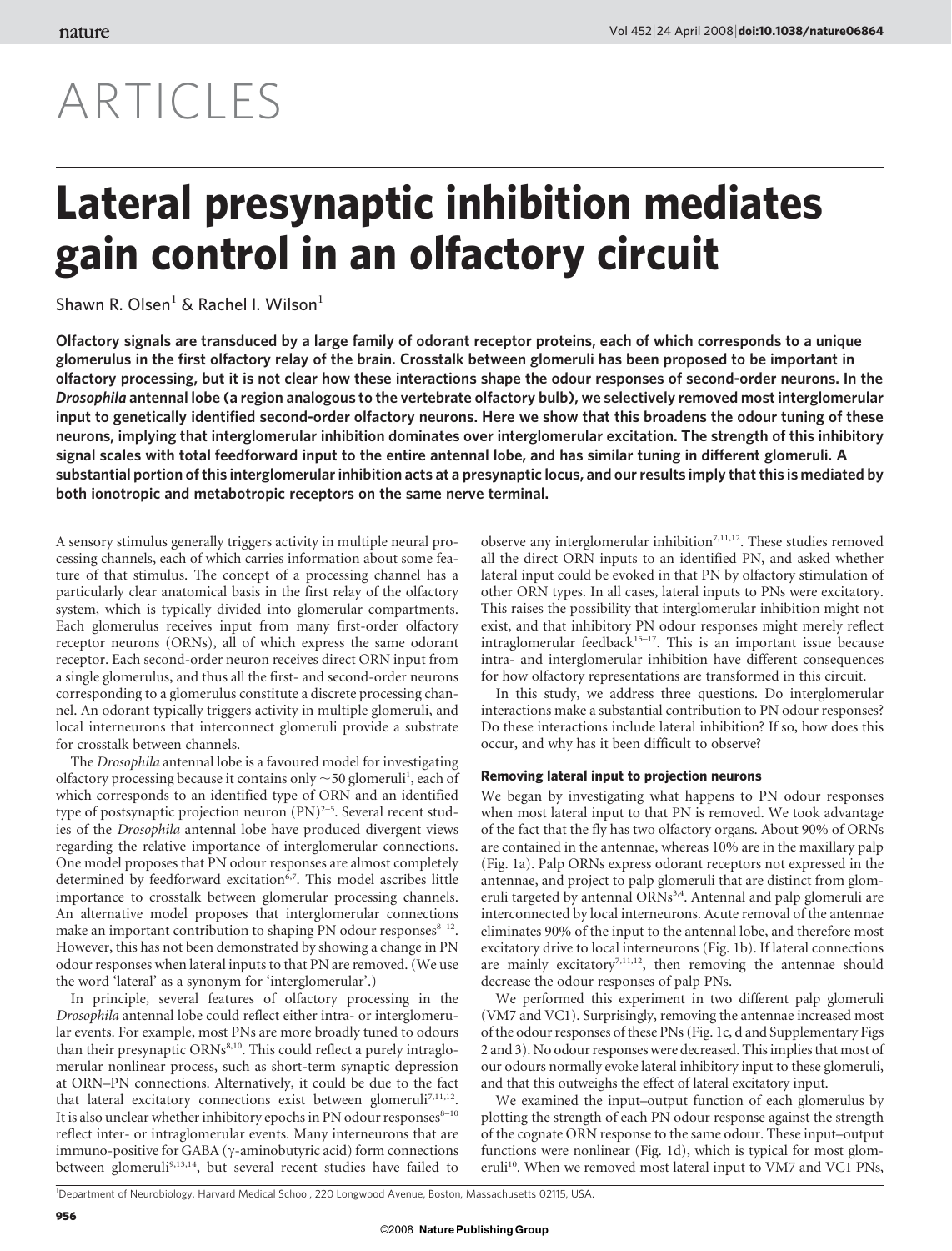the nonlinearity persisted (Fig. 1d) and these PNs became even more broadly tuned (Fig. 1e). This argues that broad tuning of  $PNs^{8,10}$ results mainly from purely intraglomerular mechanisms. These could include short-term synaptic depression at ORN–PN connections and/or an intrinsic ceiling on PN firing rates. Lateral excitation should tend to broaden PN tuning even more, but lateral inhibition evidently counteracts this.

One clue to the significance of lateral inputs is that, in the intact antennal lobe circuit, PN responses cannot be predicted purely on the basis of feedforward excitatory inputs<sup>10</sup>. Two odours can elicit similar responses in an ORN but divergent responses in a postsynaptic PN. For example, pentyl acetate and 4-methyl phenol evoke similar activity in VM7 ORNs but not in VM7 PNs (Fig. 1c), implying that these odours recruit different lateral inputs to this glomerulus. After antennae were removed, these odours evoked similar responses in VM7 PNs (Fig. 1c). Overall, removing the antenna increased the correlation between the ranked odour preferences of ORNs and their cognate PNs (Spearman's  $\rho$  increased from 0.82 to 0.88 for VM7 and from 0.89 to 0.94 for VC1;  $P < 0.02$  for each comparison, Mann–Whitney U-test).

#### Lateral inhibition suppresses ORN input

Several recent studies have failed to observe lateral inhibition in the Drosophila antennal lobe<sup>7,11,12</sup>. These studies silenced all direct ORN





inputs to a PN and focused on lateral input to that PN evoked by stimulating ORNs presynaptic to other glomeruli. We reasoned that some lateral inhibition might target ORN axon terminals; if so, this would only be observed when the direct ORN inputs to a PN are active. GABAergic inhibition at ORN axon terminals in the olfactory bulb has been described previously<sup>15-21</sup>, and synapses from GABAergic interneurons onto ORN axon terminals have been found in an insect antennal lobe<sup>22</sup>.

To test the idea that some lateral inhibition is presynaptic, we asked how lateral input to glomerulus VM7 depends on the activity of VM7 ORNs. Each VM7 ORN fires spontaneously at  $\sim$  10 spikes s<sup>-1</sup>, and consequently these PNs are bombarded by spontaneous spike-driven excitatory postsynaptic potentials (EPSPs; Supplementary Fig. 4a). When we silenced VM7 ORNs by removing the maxillary palps, large spontaneous EPSPs disappeared in VM7 PNs (Fig. 2a). In this experimental configuration, stimulating the antennae with odorants depolarized VM7 PNs (Fig. 2a), which is consistent with previous reports that lateral input is excitatory when direct ORN inputs are silent<sup>7,11,12</sup>. Next, we asked whether preserving spontaneous activity in VM7 ORNs would allow us to observe lateral inhibition. To prevent odour-evoked activity in VM7 ORNs, we covered the maxillary palps



Figure 2 <sup>|</sup> Lateral inhibition suppresses spontaneous EPSCs and scales with total ORN input. a, Left: experimental configuration. Right: recording from a PN in glomerulus VM7. Olfactory stimulation evokes depolarization. Spontaneous EPSPs are absent. b, Left: palps are shielded from odours. Right: recording from a PN in glomerulus VM7. Olfactory stimulation suppresses spontaneous EPSPs. c, Average VM7 PN responses as in a (green) or **b** (black);  $n = 6-7$  PNs for each condition. When ORNs are shielded (black), inhibition dominates. When ORNs are absent (green), excitation dominates throughout the stimulus period. (Off-inhibition probably reflects lateral postsynaptic inhibition, see Supplementary Fig. 5.) Pale bands are s.e.m. d, Lateral input to VM7 (as in b) is correlated with the disinhibition in VM7 PNs after antennal removal (see Fig. 1b). Each point represents a different odour. Lateral input is measured as the time-integrated change in membrane potential. e, Lateral input to VM7 is correlated with total antennal ORN spiking activity evoked by each odour.f, Lateral input to VM7 is correlated with the disinhibition in VC1 PNs after antennal removal.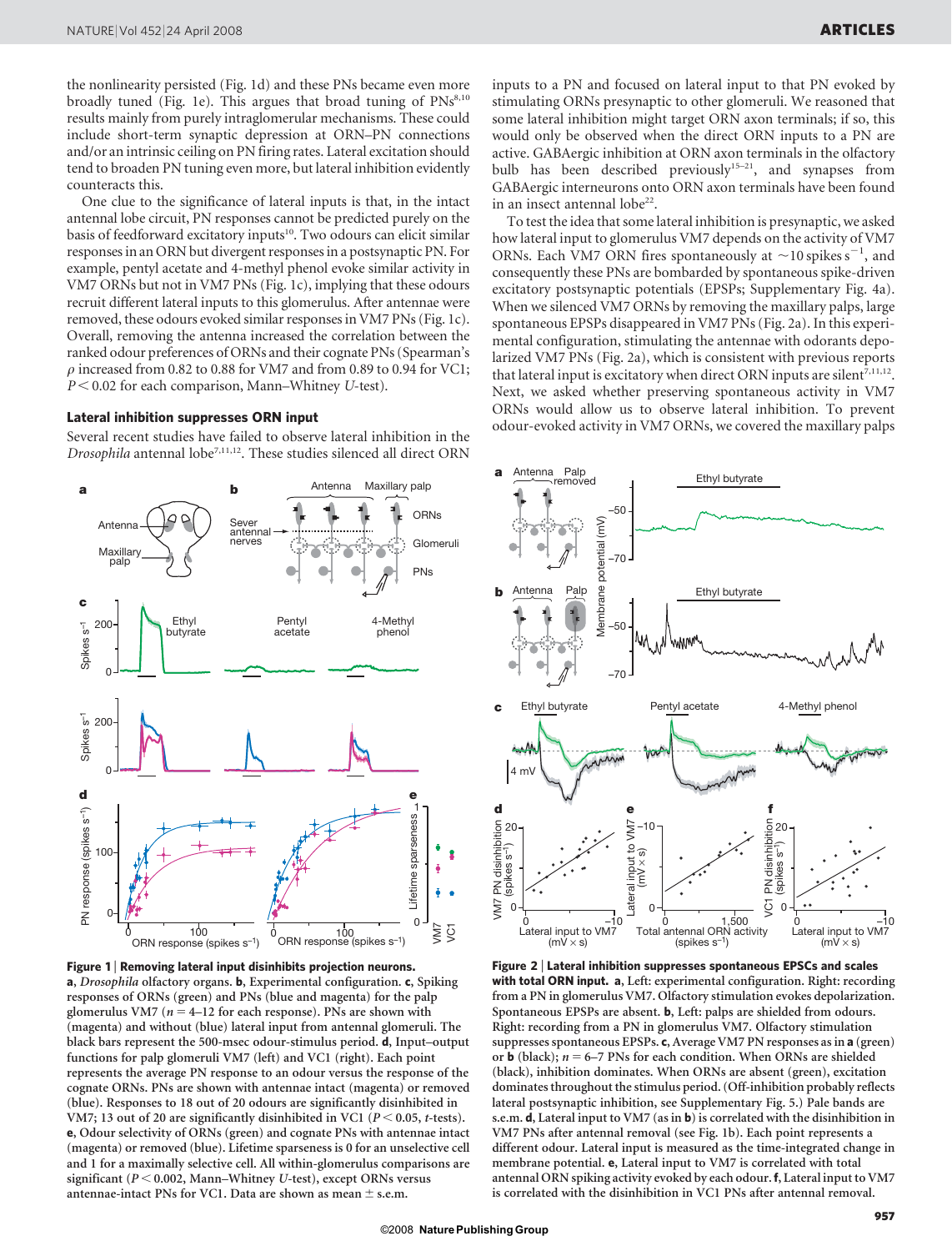with a plastic shield. We inferred that the shield did not prevent spontaneous activity in VM7 ORNs because we observed normal spontaneous EPSPs in VM7 PNs (Fig. 2b). The shield was clearly an effective barrier to odours because it blocked the normal strong excitatory response to ethyl butyrate in VM7 PNs (Supplementary Fig. 4). Instead, when the palps were shielded, stimulating the antennae with odorants suppressed spontaneous EPSPs in VM7 PNs (Fig. 2b, c). This was accompanied by hyperpolarization of the membrane potential, which would reflect (at least in part) the removal of ongoing depolarization produced by EPSP bombardment.

For all 20 odours in our panel, lateral input depolarized VM7 PNs when their cognate ORNs were absent (as in Fig. 2a) and hyperpolarized these PNs when their ORNs were spontaneously active (as in Fig. 2b). This argues that a substantial component of lateral inhibition acts at a presynaptic locus. This does not mean that all lateral inhibition is presynaptic; indeed there is evidence for an additional postsynaptic component (Supplementary Fig. 5).

#### Inhibition scales with total ORN input

When palp ORNs were shielded, different odours evoked different amounts of inhibition in glomerulus VM7 (Fig. 2c, black traces). We hypothesized that this odour tuning could explain why antennal removal disinhibits some VM7 PN odour responses more than others (Fig. 1c, d). To test this, we measured the amount of inhibition





a, Experimental configuration. b, Electrical stimulation of the antennal nerve (arrowheads) evokes EPSCs in a PN (average of 20 trials). Olfactory stimulation (500 ms) inhibits EPSCs. Odour also evokes a transient inward current reflecting lateral postsynaptic excitation; this is resistant to GABA antagonists (Supplementary Fig. 6). c, Inhibition is blocked by the  $GABA_B$ antagonist CGP54626 (CGP) together with the  $GABA_A$  antagonist picrotoxin (control,  $n = 12$ ; PCT,  $n = 5$ ; CGP,  $n = 5$ ; CGP + PCT,  $n = 5$ ). All pairwise comparisons are significantly different except control versus PCT  $(P < 0.05, t$ -tests). d, Experimental configuration, substituting GABA iontophoresis for olfactory stimulation. e, As in b for GABA iontophoresis (asterisk). GABA also evokes an outward current. f, As in c for GABA iontophoresis (control,  $n = 13$ ; PCT,  $n = 5$ ; CGP,  $n = 6$ ; CGP + PCT,  $n = 7$ ). All pairwise comparisons between conditions are significantly different except control versus PCT ( $P < 0.05$ , t-tests). Data are shown as mean  $\pm$  s.e.m.

evoked by each odour in the shielded-palps experiment, and compared this to the change in PN spiking responses to that odour after antennal removal. These two measures were well correlated (Fig. 2d,  $n = 20$  odours, Pearson's  $r^2 = 0.65$ ,  $P < 0.0001$ ), which argues that these two experimental paradigms measure the same underlying phenomenon.

The odour tuning of lateral input must reflect the connectivity of the local interneurons that mediate this inhibition. Many individual GABAergic interneurons innervate all glomeruli<sup>9,12,13</sup>, suggesting that lateral inhibitory input to each glomerulus might reflect pooled input from all ORNs. If so, then the size of lateral input to a glomerulus should correlate with the total ORN activity evoked by that odour. We estimated total ORN activity by summing the spiking responses of each antennal ORN type<sup>23</sup>, and found that this measure predicted the strength of lateral inhibition evoked by each odour in the shielded-palps experiment (Fig. 2e,  $n = 14$  odours, Pearson's  $r^2 = 0.73$ ,  $P < 0.0005$ ).

If lateral inhibition to all glomeruli scales with total ORN activity, then lateral inhibitory input to each glomerulus would show the same odour tuning. We have already shown that the odour tuning of lateral input to VM7 is a good predictor of which odour responses were most disinhibited in VM7 PNs after antennal removal (Fig. 2d). As expected, it also partially predicted which odour responses were most disinhibited in a different palp glomerulus, VC1 (Fig. 2f,  $n = 20$ odours, Pearson's  $r^2 = 0.32$ ,  $P < 0.01$ ). However, this correlation was weaker than the correlation with disinhibition in VM7. This leaves open the possibility that there may be some differences in the odour tuning of lateral inhibitory input to different glomeruli (see Discussion).

#### GABA mediates presynaptic inhibition

Our results suggest that much of the lateral inhibition in this circuit acts by suppressing ORN–PN synaptic transmission. To test this, we monitored ORN–PN synaptic strength in one glomerulus while recruiting lateral input to that glomerulus (Fig. 3a). We recorded from an identified PN while electrically stimulating the ipsilateral antennal nerve to evoke excitatory postsynaptic currents (EPSCs). Next, we used an odour to stimulate ORNs in the remaining intact antenna (and the maxillary palps). Because most glomeruli receive bilateral ORN input<sup>2</sup>, olfactory stimulation of the contralateral antenna drives activity in ipsilateral glomeruli. Finally, we prevented odours from recruiting direct ORN input to the recorded PN by mutating the odorant receptor gene normally expressed by its ORNs.

As predicted, olfactory stimulation of the contralateral antenna inhibited EPSCs evoked by ipsilateral nerve stimulation (Fig. 3b, c). We could mimic this inhibition by iontophoresing GABA into the antennal lobe neuropil (Fig.  $3d-f$ ). A GABA<sub>B</sub> receptor antagonist blocked the late phase of this inhibition, but had only a modest effect on the early phase (Fig. 3c, f). Adding a  $GABA_A$  antagonist to the  $GABA_B$  antagonist blocked the residual early portion of the inhibition (Fig. 3c, f). The  $GABA_A$  antagonist alone had no effect (Fig. 3c, f). Taken together, these results suggest that both  $GABA_A$  and  $GABA_B$ receptors are present on the same ORN axon terminals, and that either  $GABA_A$  or  $GABA_B$  receptors alone are sufficient to mediate substantial inhibition of EPSCs just after GABA release. The late phase of inhibition evidently involves only GABAB receptors.

Presynaptic inhibition is generally associated with a change in the way in which a synapse responds to paired electrical pulses<sup>24</sup>. We found that both the  $GABA_A$  and the  $GABA_B$  components of EPSC inhibition are associated with an increase in the paired-pulse ratio (Supplementary Fig. 7). This implies that the independent actions of both  $GABA_A$  and  $GABA_B$  receptors are at least partially presynaptic. As a further test of this model, we genetically abolished  $GABA_B$ signalling selectively in presynaptic ORNs. We used an ORN-specific promoter<sup>25</sup> to drive expression of pertussis toxin<sup>26</sup>—a selective inhibitor of some types of G proteins. In these flies, GABA still inhibited ORN–PN EPSCs, but now this inhibition had a briefer duration than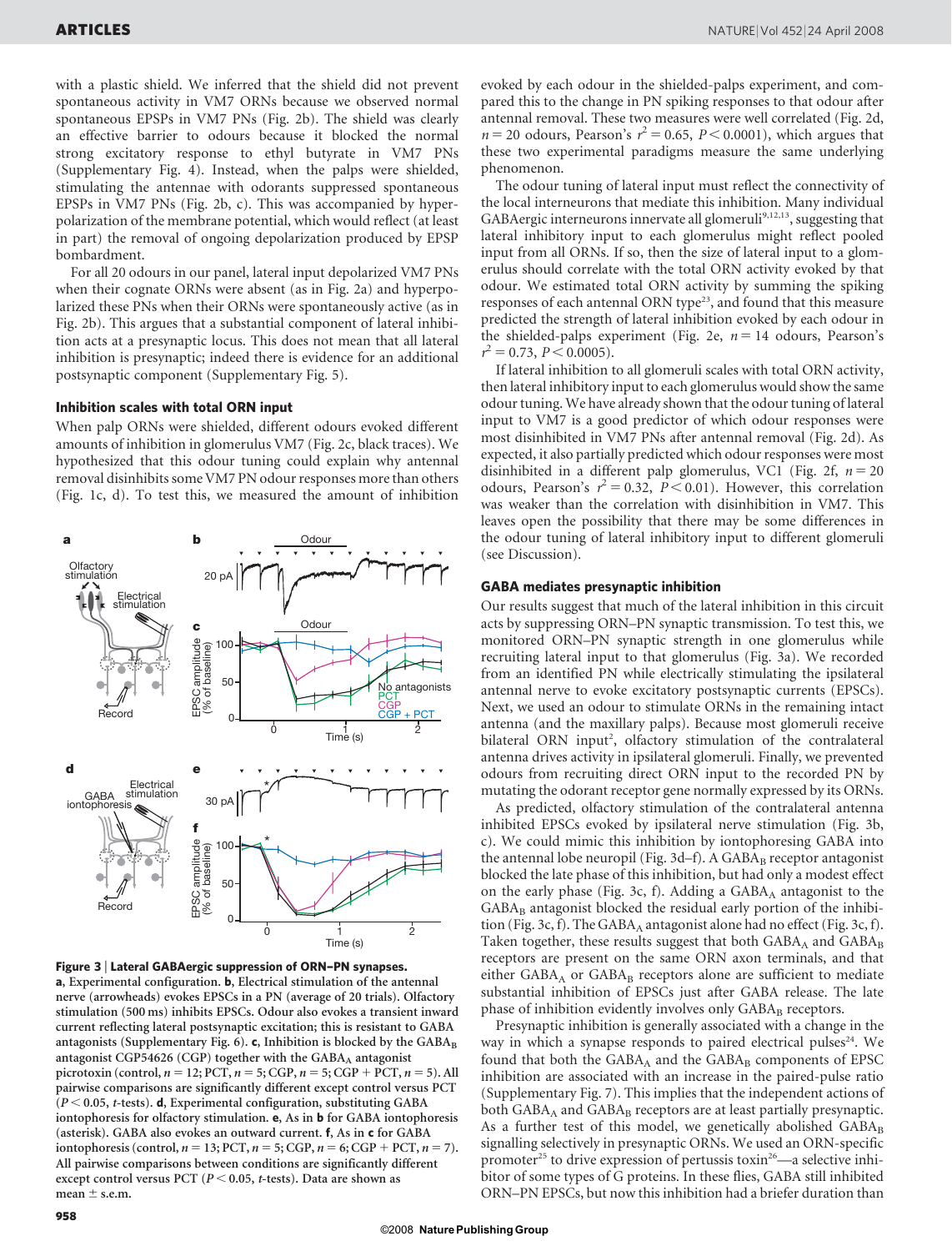

Figure 4 | Genetic evidence that  $GABA_B$  receptors inhibit ORN-PN synapses at a presynaptic locus. a, Experimental configuration. b, When pertussis toxin is specifically expressed in ORNs, GABAergic inhibition of EPSCs (solid line,  $n = 11$ ) is more transient than in control flies (dotted line,  $n = 13$ , reproduced from Fig. 3f). c, Pertussis toxin expression in ORNs renders the GABAergic inhibition of EPSCs completely insensitive to CGP, and completely sensitive to PCT (black trace reproduced from  $a$ ; CGP,  $n = 5$ ; PCT,  $n = 6$ ; CGP + PCT,  $n = 5$ ). Compare to Fig. 3f. Asterisk represents GABA iontophoresis. Data are shown as mean  $\pm$  s.e.m.

in wild-type flies (Fig. 4a, b). Unlike in wild-type flies, this inhibition was completely resistant to the GABAB antagonist and completely blocked by the GABA<sub>A</sub> antagonist (compare Fig. 4c to Fig. 3f). As a negative control, we confirmed that this phenotype requires both the ORN-specific promoter and the toxin transgene (Supplementary Fig. 8). This demonstrates that  $GABA_B$  receptors inhibit ORN–PN synapses at a purely presynaptic locus.

If activation of either  $GABA_A$  or  $GABA_B$  receptors is sufficient to mediate strong lateral inhibition, then blockade of both receptors should be required to mimic the removal of lateral input. To test this, we again recorded from palp PNs in glomerulus VM7. Normally, the odour pentyl acetate weakly excites VM7 ORNs and inhibits VM7 PNs. When most lateral input is removed (by removing the antennae), this odour strongly excites these PNs (Fig. 1c). We could not mimic this disinhibition by applying either a  $GABA_A$  or a  $GABA_B$  receptor antagonist alone. However, the two antagonists together produced strong disinhibition that resembled the effect of removing the antennae (Fig. 5).

#### **Discussion**

Many previous studies have shown that odours can inhibit spiking in olfactory bulb mitral cells and antennal lobe PNs (see refs 27–32 for early examples), but in principle this inhibition could be purely  $intraglomerular<sup>15-17</sup>$ . Experiments *in vitro* have revealed several types of interglomerular circuits<sup>33-35</sup>, but some of these circuits are evidently not recruited by olfactory stimuli<sup>15</sup>. Here we have directly demonstrated an important role for inhibitory interactions between olfactory glomeruli in vivo.

Our results argue that a substantial component of interglomerular inhibition occurs at a presynaptic locus. Previous studies in other species have shown that GABA can inhibit release from ORN axon terminals<sup>15-21</sup>. Our results imply that in *Drosophila* this is mediated by both  $GABA_A$  and  $GABA_B$  receptors. This arrangement is unusual but not unique; for example, there are several instances of GABA<sub>A</sub> and  $GABA_B$  inhibition at the same presynaptic site in other neural circuits $36-39$ . Ionotropic and metabotropic receptors act with different kinetics, and so this arrangement might ensure that inhibition spans a broad time window. Although both receptor types were co-active during most of the odour response, we noticed that GABAA receptors were required for a brief early phase of inhibition after odour onset



Figure 5 <sup>|</sup> GABA receptor antagonists mimic removal of lateral input to a projection neuron. a, Rasters show spiking responses to pentyl acetate (grey) in a VM7 ORN and a VM7 PN. With antennae intact, both antagonists are required to mimic the effect of antennal removal on PNs. (Some offinhibition in PNs persists after antennal removal or in the presence of antagonists; this probably reflects the off-inhibition in VM7 ORNs.) b, Average spike rates during odour stimulus period, minus baseline spike rates ( $n = 5-6$  PNs for each condition). c, Average membrane potential responses to pentyl acetate in VM7 PNs ( $n = 5$ –6 projection neurons for each). Data are shown as mean  $\pm$  s.e.m.

(Fig. 5) whereas GABA<sub>B</sub> receptors were required for the long, late phase (Figs 3 and 5).

We have shown that lateral inhibitory input to a glomerulus roughly scales with total ORN activity. This would imply that the odour tuning of GABAergic input to each glomerulus is approximately similar. However, the effects of lateral input may nevertheless be somewhat glomerulus-specific. Even if the odour tuning of GABA release were identical in all glomeruli, the efficacy of presynaptic inhibition will vary with presynaptic membrane potential $40,41$ . As a result, the same inhibitory signal should be more effective in some glomeruli than in others. Also, in some glomeruli, lateral inhibition might be outweighed by lateral excitation. This would explain why other studies have found that some PNs can be excited by odours that do not excite their cognate ORNs<sup>8,10,12,42</sup>.

We propose that this form of gain control represents a flexible balance between sensitivity and efficiency. When total ORN input is weak, lateral inhibition is minimal, and ORN–PN synapses are strong. When an odorant recruits vigorous ORN input to many glomeruli, GABAergic interneurons inhibit ORN neurotransmitter release. This should prevent a stimulus from saturating the dynamic range of many types of PNs simultaneously. Because this mechanism suppresses responses that are strong and redundant, it may tend to decrease cross-correlations between the output of different glomeruli, and thus promote a more efficient neural code for odours.

#### METHODS SUMMARY

In vivo whole-cell patch-clamp recordings from PNs and extracellular recordings from ORNs were performed essentially as described previously<sup>8-11,42</sup>. Recordings in Fig. 3a–c were made from VM2 PNs in  $Or43b<sup>1</sup>$  mutant flies. Antagonists (50  $\mu$ M CGP54626 and 5  $\mu$ M picrotoxin, PCT) were added to the saline, which perfused the brain. Pertussis toxin was expressed under control of the Or83b-GAL4 driver. All data are shown as mean values, averaged across experiments,  $±$  s.e.m. (except for raw electrophysiological traces and rasters). The odour stimulus period (shown as a black bar in Figures) was 500 ms, except in Fig. 3b, c.

Full Methods and any associated references are available in the online version of the paper at<www.nature.com/nature>.

#### Received 22 September 2007; accepted 25 February 2008. Published online 16 March 2008.

1. Laissue, P. P. et al. Three-dimensional reconstruction of the antennal lobe in Drosophila melanogaster. J. Comp. Neurol. 405, 543–552 (1999).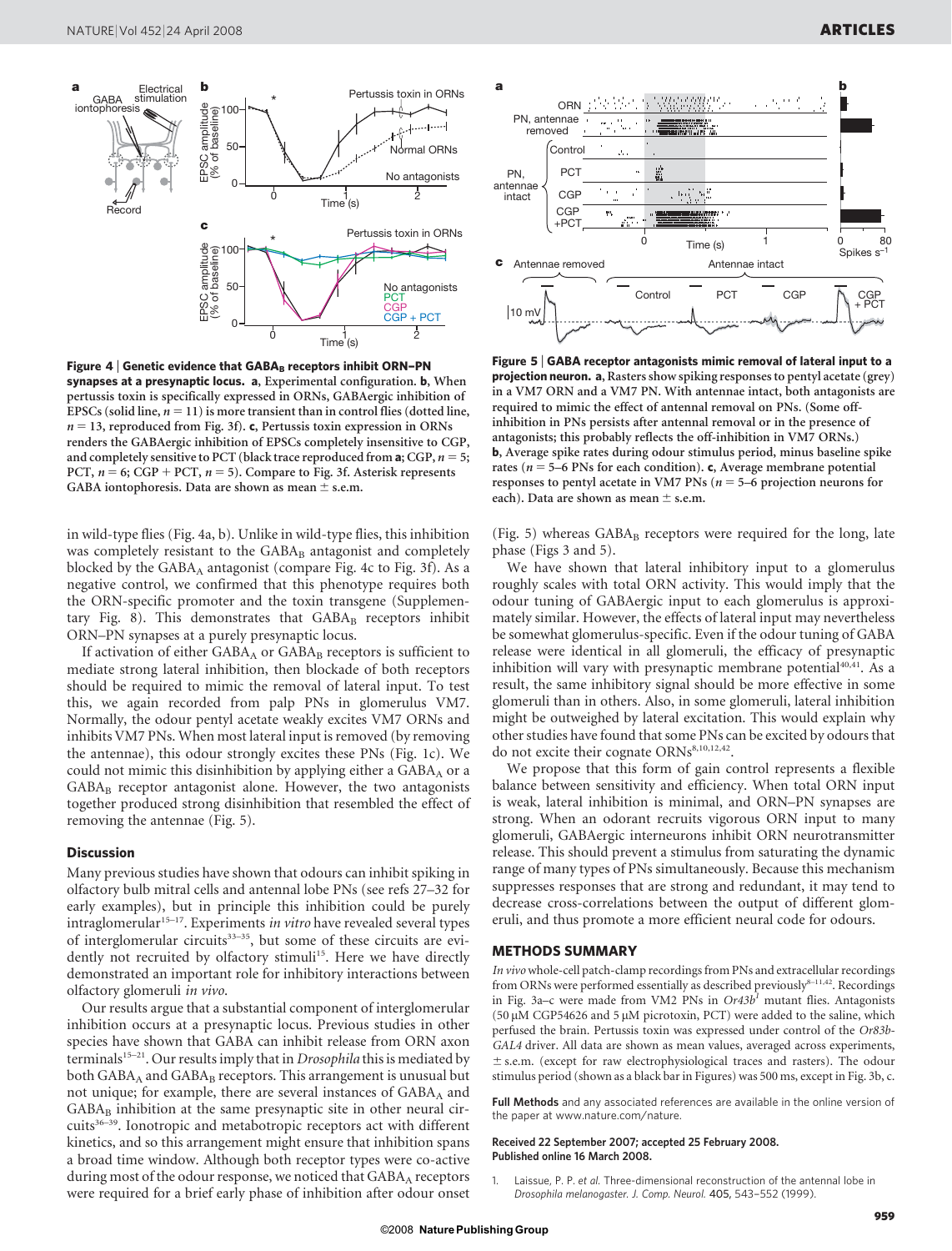- 2. Stocker, R. F., Lienhard, M. C., Borst, A. & Fischbach, K. F. Neuronal architecture of the antennal lobe in Drosophila melanogaster. Cell Tissue Res. 262, 9–34 (1990).
- 3. Couto, A., Alenius, M. & Dickson, B. J. Molecular, anatomical, and functional organization of the Drosophila olfactory system. Curr. Biol. 15, 1535–1547 (2005).
- 4. Fishilevich, E. & Vosshall, L. B. Genetic and functional subdivision of the Drosophila antennal lobe. Curr. Biol. 15, 1548–1553 (2005).
- 5. Marin, E. C., Jefferis, G. S., Komiyama, T., Zhu, H. & Luo, L. Representation of the glomerular olfactory map in the Drosophila brain. Cell 109, 243-255 (2002).
- 6. Wang, J. W., Wong, A. M., Flores, J., Vosshall, L. B. & Axel, R. Two-photon calcium imaging reveals an odor-evoked map of activity in the fly brain. Cell 112, 271–282 (2003).
- 7. Root, C. M., Semmelhack, J. L., Wong, A. M., Flores, J. & Wang, J. W. Propagation of olfactory information in Drosophila. Proc. Natl Acad. Sci. USA 104, 11826–11831  $(2007)$
- 8. Wilson, R. I., Turner, G. C. & Laurent, G. Transformation of olfactory
- representations in the Drosophila antennal lobe. Science 303, 366–370 (2004). 9. Wilson, R. I. & Laurent, G. Role of GABAergic inhibition in shaping odor-evoked spatiotemporal patterns in the Drosophila antennal lobe. J. Neurosci. 25, 9069–9079 (2005).
- 10. Bhandawat, V., Olsen, S. R., Gouwens, N. W., Schlief, M. L. & Wilson, R. I. Sensory processing in the Drosophila antennal lobe increases reliability and separability of ensemble odor representations. Nature Neurosci. 10, 1474-1482 (2007).
- 11. Olsen, S. R., Bhandawat, V. & Wilson, R. I. Excitatory interactions between olfactory processing channels in the Drosophila antennal lobe. Neuron 54, 89–103  $(2007)$
- 12. Shang, Y., Claridge-Chang, A., Sjulson, L., Pypaert, M. & Miesenbock, G. Excitatory local circuits and their implications for olfactory processing in the fly antennal lobe. Cell 128, 601–612 (2007).
- 13. Stocker, R. F., Heimbeck, G., Gendre, N. & de Belle, J. S. Neuroblast ablation in Drosophila P[GAL4] lines reveals origins of olfactory interneurons.J. Neurobiol. 32, 443–456 (1997).
- 14. Ng, M. et al. Transmission of olfactory information between three populations of neurons in the antennal lobe of the fly. Neuron 36, 463–474 (2002).
- 15. McGann, J. P. et al. Odorant representations are modulated by intra- but not interglomerular presynaptic inhibition of olfactory sensory neurons. Neuron 48, 1039–1053 (2005).
- 16. Murphy, G. J., Darcy, D. P. & Isaacson, J. S. Intraglomerular inhibition: signaling mechanisms of an olfactory microcircuit. Nature Neurosci. 8, 354–364 (2005).
- 17. Vucinic, D., Cohen, L. B. & Kosmidis, E. K. Interglomerular center-surround inhibition shapes odorant-evoked input to the mouse olfactory bulb in vivo. J. Neurophysiol. 95, 1881–1887 (2006).
- 18. Nickell, W. T., Behbehani, M. M. & Shipley, M. T. Evidence for GABAB-mediated inhibition of transmission from the olfactory nerve to mitral cells in the rat olfactory bulb. Brain Res. Bull. 35, 119–123 (1994).
- 19. Wachowiak, M. & Cohen, L. B. Presynaptic inhibition of primary olfactory afferents mediated by different mechanisms in lobster and turtle. J. Neurosci. 19, 8808–8817 (1999).
- 20. Aroniadou-Anderjaska, V., Zhou, F. M., Priest, C. A., Ennis, M. & Shipley, M. T. Tonic and synaptically evoked presynaptic inhibition of sensory input to the rat olfactory bulb via GABA<sub>B</sub> heteroreceptors. J. Neurophysiol. 84, 1194-1203 (2000).
- 21. Wachowiak, M. et al. Inhibition of olfactory receptor neuron input to olfactory bulb glomeruli mediated by suppression of presynaptic calcium influx. J. Neurophysiol. 94, 2700–2712 (2005).
- 22. Distler, P. G. & Boeckh, J. Synaptic connections between identified neuron types in the antennal lobe glomeruli of the cockroach, Periplaneta americana: II. Local multiglomerular interneurons. J. Comp. Neurol. 383, 529–540 (1997).
- 23. Hallem, E. A. & Carlson, J. R. Coding of odors by a receptor repertoire. Cell 125, 143–160 (2006).
- 24. Zucker, R. S. & Regehr, W. G. Short-term synaptic plasticity. Annu. Rev. Physiol. 64, 355–405 (2002).
- 25. Larsson, M. C. et al. Or83b encodes a broadly expressed odorant receptor essential for Drosophila olfaction. Neuron 43, 703–714 (2004).
- 26. Ferris, J., Ge, H., Liu, L. & Roman, G. G(o) signaling is required for Drosophila associative learning. Nature Neurosci. 9, 1036–1040 (2006).
- 27. Shibuya, T., Ai, N. & Takagi, S. F. Response types of single cells in the olfactory bulb. Proc. Jpn. Acad. 38, 231–233 (1962).
- 28. Macrides, F. & Chorover, S. L. Olfactory bulb units: activity correlated with inhalation cycles and odor quality. Science 175, 84–87 (1972).
- 29. Mathews, D. F. Response patterns of single units in the olfactory bulb of the rat to odor. Brain Res. 47, 389–400 (1972).
- 30. Tanabe, T., Iino, M. & Takagi, S. F. Discrimination of odors in olfactory bulb, pyriform-amygdaloid areas, and orbitofrontal cortex of the monkey. J. Neurophysiol. 38, 1284–1296 (1975).
- 31. Meredith, M. & Moulton, D. G. Patterned response to odor in single neurones of goldfish olfactory bulb: influence of odor quality and other stimulus parameters. J. Gen. Physiol. 71, 615–643 (1978).
- 32. Chaput, M. & Holley, A. Single unit responses of olfactory bulb neurones to odour presentation in awake rabbits. J. Physiol. (Paris) 76, 551–558 (1980).
- 33. Isaacson, J. S. & Strowbridge, B. W. Olfactory reciprocal synapses: dendritic signaling in the CNS. Neuron 20, 749–761 (1998).
- 34. Urban, N. N. & Sakmann, B. Reciprocal intraglomerular excitation and intra- and interglomerular lateral inhibition between mouse olfactory bulb mitral cells. J. Physiol. (Lond.) 542, 355–367 (2002).
- 35. Aungst, J. L. et al. Centre-surround inhibition among olfactory bulb glomeruli. Nature 426, 623–629 (2003).
- 36. Stuart, G. J. & Redman, S. J. The role of GABAA and GABAB receptors in presynaptic inhibition of Ia EPSPs in cat spinal motoneurones. J. Physiol. (Lond.) 447, 675–692 (1992).
- 37. Matthews, G., Ayoub, G. S. & Heidelberger, R. Presynaptic inhibition by GABA is mediated via two distinct GABA receptors with novel pharmacology. J. Neurosci. 14, 1079–1090 (1994).
- 38. Fischer, Y. & Parnas, I. Differential activation of two distinct mechanisms for presynaptic inhibition by a single inhibitory axon. J. Neurophysiol. 76, 3807–3816  $(1996)$
- 39. Fischer, Y. & Parnas, I. Activation of GABAB receptors at individual release boutons of the crayfish opener neuromuscular junction produces presynaptic inhibition. J. Neurophysiol. 75, 1377–1385 (1996).
- 40. Bean, B. P. Neurotransmitter inhibition of neuronal calcium currents by changes in channel voltage dependence. Nature 340, 153–156 (1989).
- 41. Foldy, C., Neu, A., Jones, M. V. & Soltesz, I. Presynaptic, activity-dependent modulation of cannabinoid type 1 receptor-mediated inhibition of GABA release. J. Neurosci. 26, 1465–1469 (2006).
- 42. Schlief, M. L. & Wilson, R. I. Olfactory processing and behavior downstream from highly selective receptor neurons. Nature Neurosci. 10, 623–630 (2007).

Supplementary Information is linked to the online version of the paper at <www.nature.com/nature>.

Acknowledgements We thank K. Ito, L. Luo, G. Roman, D. P. Smith, L. M. Stevens and L. B. Vosshall for gifts of fly stocks. We thank G. Laurent, A. W. Liu and members of the Wilson laboratory for conversations. This work was funded by a grant from the NIDCD, the Pew, McKnight, Sloan, and Beckman Foundations (to R.I.W.). S.R.O. was partially supported by a NSF fellowship.

Author Contributions S.R.O. performed the experiments and analysed the data. S.R.O. and R.I.W. designed the experiments and wrote the paper.

Author Information Reprints and permissions information is available at <www.nature.com/reprints>. Correspondence and requests for materials should be addressed to R.I.W. [\(rachel\\_wilson@hms.harvard.edu\).](mailto:rachel_wilson@hms.harvard.edu)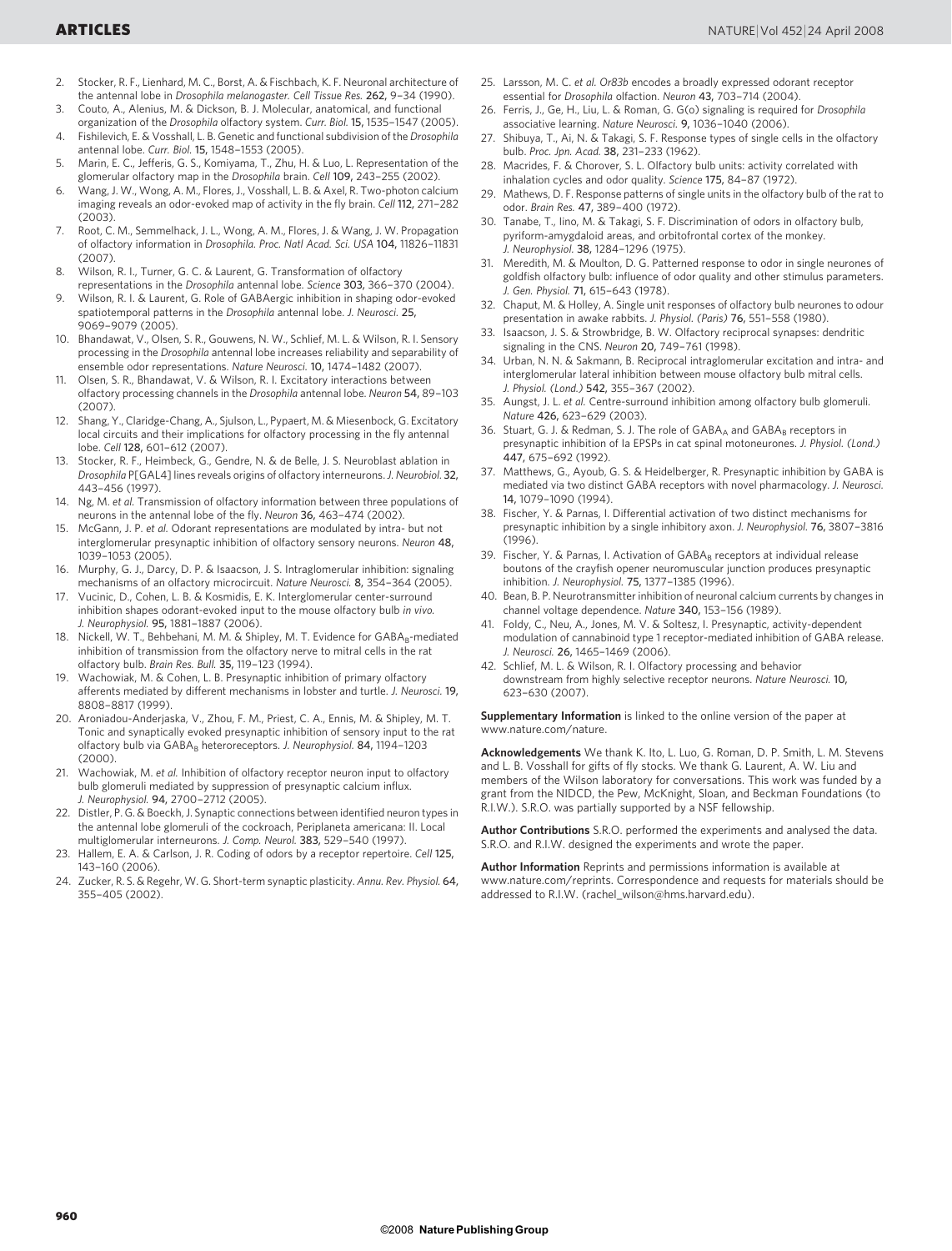#### **METHODS**

Fly stocks. Flies were reared at 20–21 °C on conventional cornmeal agar. All experiments were performed on adult female flies 2–5 days post-eclosion. Fly stocks were provided as follows:  $Or43b<sup>1</sup>$  (D. Smith); NP5103-GAL4, NP3481-GAL4 and NP5221-GAL4 (K. Ito and L. Luo); Or46a-GAL4 and Or83b-GAL4 (L. Vosshall); UAS-DTl<sub>II</sub> and UAS-DTl<sub>III</sub> (L. Stevens); UAS-PTX (G. Roman); and  $UAS-CDSGFP<sub>I</sub>$  (Bloomington Stock Center).

ORN recordings. Extracellular recordings of ORN spiking were performed as described previously<sup>10</sup>. To accurately sort spikes recorded from VC1 ORNs, we killed the second ORN type (VA7l) housed in the same sensillum. This was done by expressing diphtheria toxin light chain in the VA7l ORNs (genotype: either Or46a-GAL4/UAS-DTl<sub>II</sub>  $(n = 4)$  or Or46a-GAL4/+; UAS-DTl<sub>III</sub>/+  $(n = 4)$ ). The genotype for VM7 ORN recordings was NP3481-Gal4 UAS-CD8GFP, which is the same genotype as that used for the VM7 PN recordings. VM7 ORNs fire spontaneously at 10 spikes s $^{-1}$ , and VC1 ORNs fire spontaneously at 3 spikes s $^{-1}$ . Projection neuron recordings. In vivo whole-cell recordings from PNs were performed as previously described<sup>10</sup>. For the current-clamp recordings in Figs 1, 2 and 5 and in Supplementary Figs 2–5, the composition of the internal patch-pipette solution was (in mM): potassium aspartate 140, HEPES 10, MgATP 4, Na<sub>3</sub>GTP 0.5, EGTA 1, KCl 1, and biocytin hydrazide 13 (pH 7.3, osmolarity adjusted to  $\sim$  265 mOsm). For the voltage-clamp recordings in Figs 3 and 4 and Supplementary Figs 6–8, the composition of the internal was (in mM): cesium aspartate 140, HEPES 10, MgATP 4, Na<sub>3</sub>GTP 0.5, EGTA 1, KCl 1, biocytin hydrazide 13, and QX-314 10 (pH 7.3, osmolarity adjusted to  $\sim$ 265 mOsm). The composition of the external saline solution in all recordings was (in mM): NaCl 103, KCl 3, N-tris(hydroxymethyl) methyl-2-aminoethanesulfonic acid 5, trehalose 8, glucose 10, NaHCO<sub>3</sub> 26, NaH<sub>2</sub>PO<sub>4</sub> 1, CaCl<sub>2</sub> 1.5, and MgCl<sub>2</sub> 4. Osmolarity was adjusted to 270–275 mOsm. The saline was bubbled with 95%  $O_2/5$ %  $CO_2$  and reached a final pH of 7.3. Saline perfused the brain continuously at 2 ml min<sup>-1</sup>. Recordings were obtained with an A-M Systems Model 2400 amplifier (100 M $\Omega$  headstage), were low-pass filtered at 5 kHz, and digitized at 10 kHz. Data were acquired in Igor Pro. In most experiments, we used an enhancer trap line to label specific PNs with green fluorescent protein (GFP) for targeted recording. VM7 PNs were labelled by NP3481-Gal4 UAS-CD8GFP (Figs 1, 2 and 5, and Supplementary Figs 2, 4 and 5). VC1 PNs were labelled by NP5221-Gal4 UAS-CD8GFP (Fig. 1 and Supplementary Fig. 3). VM2 PNs were labelled by NP5103-Gal4 UAS-CD8GFP (Fig. 3a–c, and Supplementary Fig. 6a–c and the 'odour' condition in Supplementary Fig. 7d). VM2 PNs were recorded in flies in which the odorant receptor expressed by VM2 ORNs was mutated (NP5103-Gal4 UAS-CD8GFP; Or43b<sup>1</sup>, see schematic in Fig. 3a). In some experiments for each genotype, we filled the recorded cell with biocytin and verified the PN identity with biocytin histochemistry as described previously<sup>8</sup>. In the GABA iontophoresis experiments in Fig. 3d-f (also Supplementary Figs 6d–f and 7), we recorded from PNs in the anterodorsal cell cluster<sup>5</sup> labelled by the enhancer trap line GH146 (GH146-Gal4 UAS-CD8GFP). For the experiments in which pertussis toxin was selectively expressed in ORNs (Fig. 4, also Supplementary Fig. 8), we recorded from PNs in the anterodorsal cell cluster in the genotype Or83b-Gal4; UAS-PTX/+. In voltage-clamp recordings, the command potential was either  $-85$  mV (Fig. 3a–c) or  $-65$  mV (Figs 3d–f and 4).

Manipulation of peripheral organs. Antennal input was abolished in some experiments by severing the antennal nerves with fine forceps just before recording. The antennal nerve was gently broken by applying forces perpendicular to the long axis of the nerve, leaving a stump of nerve attached to the antennal lobe. In other experiments, the maxillary palps were removed with forceps just before recording. For both antennal and palp amputation, the cell bodies of the affected ORNs are removed, but the proximal portions of their axons remain intact and continue to innervate the antennal lobe. Amputation removes ORN somata and thus large spontaneous spike-driven EPSCs  $(\sim 5-20 \text{ pA})$  disappear almost entirely. Axon terminals are still intact, as evidenced by the persistence of miniature EPSCs  $(\sim]$  pA). In some experiments, the maxillary palps were shielded from direct odour stimulation by covering them in '5 minute epoxy' (Devcon). The epoxy was allowed to dry for  $\sim$  20 min before the recording was started. We confirmed that this substance is relatively non-toxic to ORNs by covering the antennae in epoxy, allowing it to dry, peeling the epoxy away, and verifying that odours were still able to elicit a normal field-potential response in the antennae. Olfactory stimulation. Odours were diluted in paraffin oil at a ratio of 1:100 v/v. Odour dilutions in paraffin oil were prepared fresh every 5 days. Our odour panel consisted of benzaldehyde, butyric acid, 1-butanol, cyclohexanone, ethyl butyrate, ethyl acetate, ethyl-3-hydroxybutryate, fenchone, geranyl acetate, 2-heptanone, linalool, 4-methyl cyclohexanol, methyl salicylate, 3-methylthio-1-propanol, 4-methyl phenol, octanal, 1-octen-3-ol, pentyl acetate, trans-2 hexenal and paraffin oil (solvent control). Odour source details are posted at

<http://wilson.med.harvard.edu/odors.html>. Odours were delivered with a custom-built olfactometer as described previously<sup>10</sup>. Odour stimuli were applied for 500 ms, except in Fig. 3 in which the odour was applied for 1 s. For the experiments in Figs 1, 2 and 5, consecutive odour presentations were spaced 25–35 s apart.

Direct ORN axon stimulation. In Figs 3 and 4 and in Supplementary Figs 6–8, we electrically stimulated ORN axons. The ipsilateral antennal nerve was severed and inserted into a stimulating suction electrode. Single spikes were evoked in ORN axons with a short current pulse  $(50 \,\mu s)$  using a stimulus isolator (A.M.P.I.). In each sweep we delivered a train of 23 nerve stimuli at 4 Hz. During the train, the size of the evoked EPSCs decreased over the first 4–8 stimuli owing to short-term depression, but then reached a steady value. We timed our GABA iontophoresis and odour stimulation to occur during this steady-state period. For the paired-pulse experiments in Supplementary Fig. 7, we delivered two electrical stimuli to the nerve with an inter-pulse interval of 25 ms. This interval produces depression at the ORN–PN synapse under control conditions and allowed us to observe increases in the paired-pulse ratio when we decreased release probability.

GABA iontophoresis. In the GABA iontophoresis experiments, a highresistance ( $\sim$ 80  $\Omega$ M) sharp glass pipette was filled with a solution of 250 mM GABA in water, and the pH was adjusted to 4.3 by adding HCl. GABA was ejected into the antennal lobe neuropil with a brief (3–20 ms) positive current pulse using an iontophoresis unit (World Precision Instruments). A constant negative backing current was applied to retain GABA in the iontophoresis pipette between ejection events. To ensure that a similar amount of GABA was released into the neuropil in all experiments, and that the time-course of GABA release was as consistent as possible, we adjusted the location of the iontophoresis pipette, the level of negative backing current and the duration of the ejection current at the beginning of each experiment. We did not proceed with an experiment until the following criteria were met: EPSC suppression was  $\sim$  50% at 150 ms after iontophoresis, maximal EPSC suppression was  $\sim$ 85% at 400 ms after iontophoresis, and GABA evoked an outward current in the recorded PN which lasted for  $\sim$ 1–1.5 s.

Antagonists. Antagonists were prepared as concentrated stock solutions and a measured volume of stock was added to the saline perfusate to achieve the final drug concentrations. Picrotoxin (Sigma) was used at 5 µM, CGP54626 (Tocris) was used at 50  $\mu$ M, and CdCl<sub>2</sub> (Sigma) was used at 10–25  $\mu$ M.

Peri-stimulus time histograms. For the experiments in Figs 1 and 5 and in Supplementary Figs 2 and 3, spike times were extracted from raw ORN and PN recordings using routines in Igor Pro. Each cell was tested with multiple odours, and each odour was presented six times. The response to the first presentation was not included in our analysis. Each of the five remaining trials was converted into a peri-stimulus time histogram (PSTH) by counting the number of spikes in 50-ms bins that overlapped by 25 ms. These single-trial PSTHs were averaged together to generate a PSTH describing the response to an odour in a given experiment. Multiple cells corresponding to each glomerular class and each cell type (ORN or PN) were tested with a given odour in multiple experiments. Average PSTHs in Fig. 1 and Supplementary Figs 2 and 3 represent the mean  $\pm$  s.e.m. computed across experiments.

Input–output functions. For the analysis of odour responses in Fig. 1d, we computed the average spike rate over the 500-ms odour duration and subtracted the baseline firing rate averaged over the 500-ms window before odour onset. Each point in the input–output function represents the mean PN response to an odour plotted against the mean response of the cognate ORNs to the same odour. Fits are single exponential functions.

Lifetime sparseness. The selectivity of a neuron's odour response profile (Fig. 1e) was quantified as lifetime sparseness:

$$
S\!=\!\frac{1}{1\!-\!1/N}\left(1\!-\!\frac{\left(\sum_{j=1}^N\tau_j/N\right)^2}{\sum_{j=1}^N\tau_j^2/N}\right)
$$

where  $N =$  the number of odours and  $r<sub>i</sub>$  is the analogue response intensity of the neuron to odour j minus baseline firing rate. Analogue response intensity was the mean spike rate (averaged across five sweeps) during the entire 500-ms odour stimulus period. Any values of  $r<sub>i</sub> < 0$  were set to zero before computing lifetime sparseness (this was the only analysis in this study in which negative responses were zeroed). Responses to paraffin oil (solvent control) were not considered in the sparseness analysis. We computed the lifetime sparseness for each individual cell in our study for which we tested at least 12 of the odours in our set. We used the Mann–Whitney U-test to assess the significance of sparseness differences.

Correlations between ranked odour preferences. To compute correlations between ORN and PN odour preferences, we computed Spearman's rank correlation coefficient  $(\rho)$  on the odour response vectors of these neurons. This is a